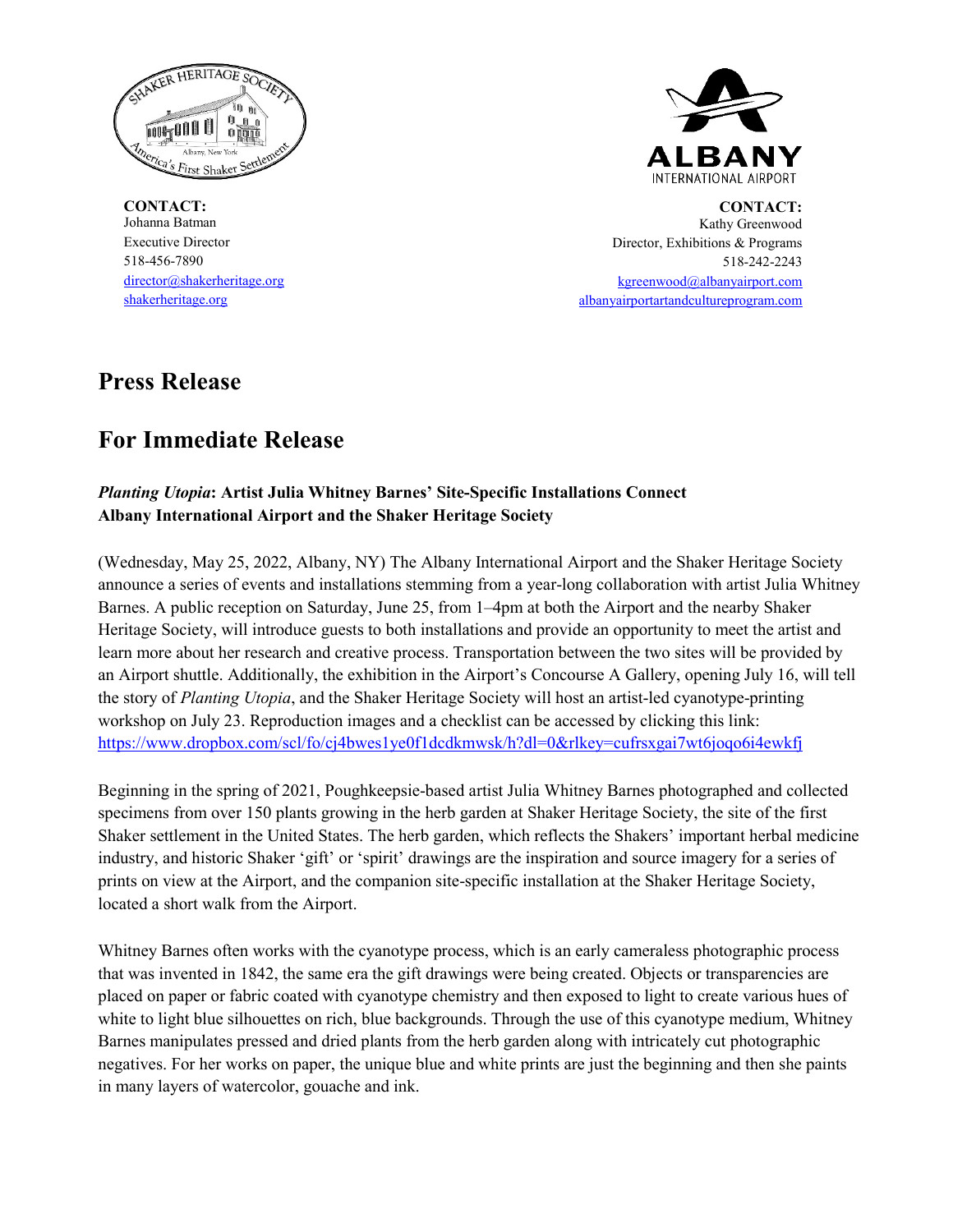At the Shaker Heritage Society's 1856 Drying House, Whitney Barnes' installation includes temporary murals on the exterior of the historic brick building, with stark blue and white silhouettes of herbs in bloom climbing the outside of the red brick walls. The complementary interior elements are cyanotype prints on fabric and hanging bunches of herbs from the garden. The mural and installation will remain on view through the summer of 2023.

For the installation at the Albany International Airport, Whitney Barnes developed a series of eight cyanotype paintings on paper with plants collected from the Shaker herb garden. Their compositions were based upon nineteenth-century Shaker 'gift' or 'spirit' drawings that were complex, divinely inspired revelations of spiritual perfection, often symmetrical and including botanical elements. These eight original paintings were reproduced on aluminum panels and hung within a light-filled pedestrian corridor linking the new south parking garage with the ticketing area. The installation will remain on view for three to five years.

Beginning July 16, the Airport will also host a six-month long exhibition, called *Planting Utopia*, in its postsecurity Concourse A Gallery, that will present the highlights of this collaboration, including original artwork, preparatory sketches, and a documentary video.

The Shaker Heritage Society will host a special cyanotype workshop with the artist on July 23 from 10am – 3:30pm.

A catalog of the installations and exhibition will be forthcoming.

The installation at the Shaker Heritage Society was funded by the New York State Council on the Arts Support for Artists Program; the site-specific project and exhibition at Albany International Airport was commissioned by the Airport through its Art & Culture Program. The catalog is funded by Albany International Airport and The Michele L. Vennard Hospitality Grant Program of the Albany County Convention and Visitor's Bureau Fund of the Community Foundation for the Greater Capital Region

### **About Julia Whitney Barnes**

Julia Whitney Barnes is an artist living in Poughkeepsie, NY who works in a variety of media from cyanotypes, watercolor, oil paintings, ceramic sculptures, murals, and site-specific installations. She has exhibited widely in the United States and internationally including the Dorksy Museum, New Paltz, NY, Ely Center of Contemporary Art, New Haven, CT, Woodstock Artists Association & Museum (WAAM), Woodstock, NY, Institute of Contemporary Art, Portland, ME, Carrie Haddad Gallery, Hudson, NY, Kenise Barnes Fine Art, Kent, CT and Garvey|Simon NY, New York, NY. She was awarded fellowships from New York State Council on the Arts, Lower Manhattan Cultural Council, Arts Mid-Hudson, Abbey Memorial Fund for Mural Painting/National Academy of Fine Arts, and the Gowanus Public Art Initiative, among others. Born in Newbury, VT, Julia Whitney Barnes spent two decades in Brooklyn, before moving to the Hudson Valley in 2015. She received her BFA from Parsons School of Design and her MFA from Hunter College. Whitney Barnes has created site-specific installations Brookfield Place/Winter Garden, New York, NY; Arts Brookfield, Brooklyn, NY, the Wilderstein Sculpture Biennial, Rhinebeck, NY; The Trolley Barn/Fall Kill Creative Works, Poughkeepsie, NY; GlenLily Grounds, Newburgh, NY; ArtsWestchester, White Plains, NY; Gowanus Public Arts Initiative, Brooklyn, NY; Space All Over/Fjellerup Bund i Bund & Grund, Fjellerup, Denmark; Lower Manhattan Cultural Council/Sirovitch Senior Center, New York, NY; Brooklyn School of Inquiry, Brooklyn, NY; New York City Department of Transportation, New York, NY; and Figment Sculpture Garden, Governors Island, NY and among other locations. Whitney Barnes was awarded a glass commission for NYC Public Art for Public Schools/Percent for Art that is slated to be completed in 2023. To learn more about the artist visit: www.juliawhitneybarnes.com or @juliawhitneybarnes on Instagram, Facebook and TikTok.